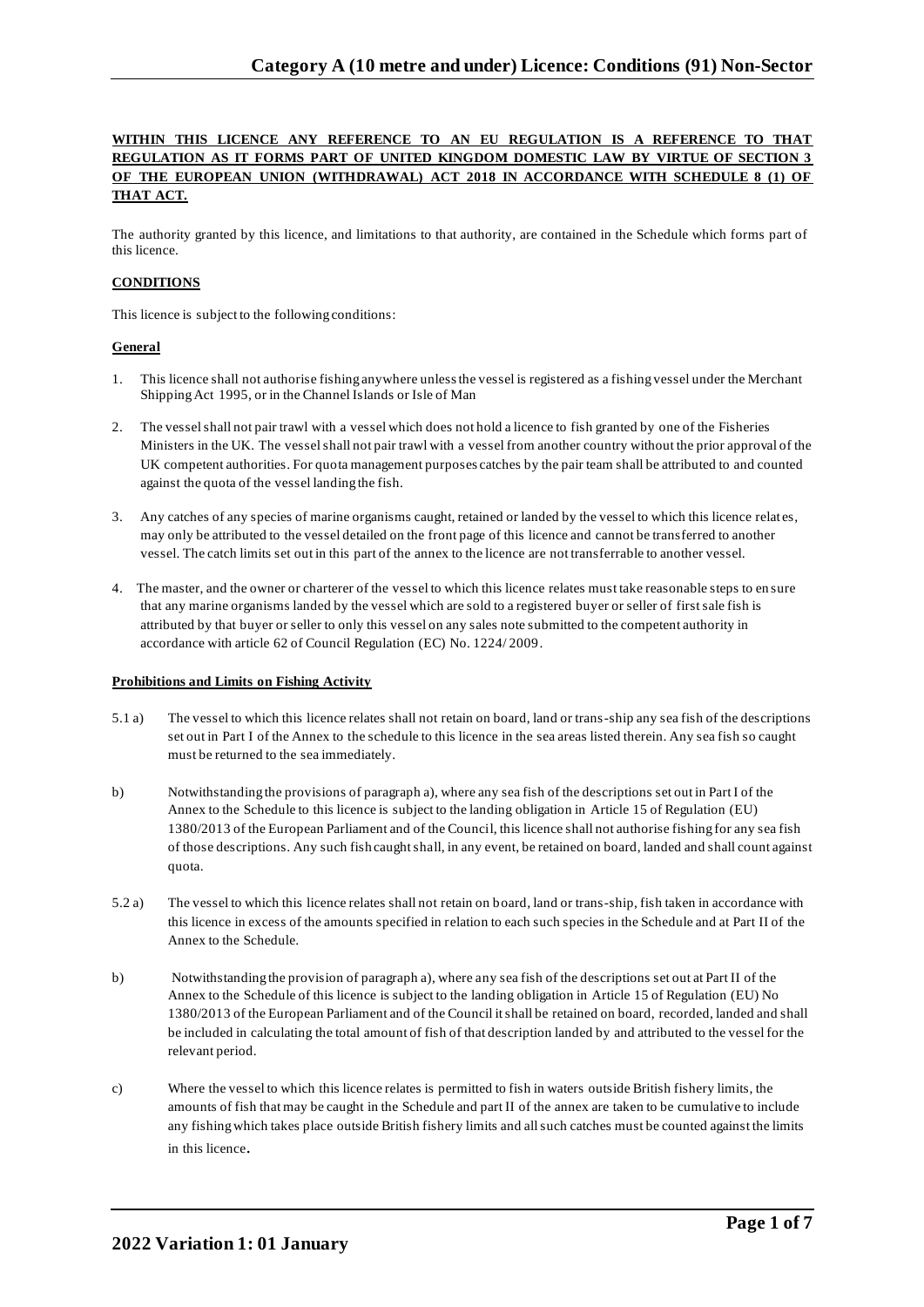6.1 The vessel to which this licence relates may not rely upon a quota leasing arrangement to fish for, retain on board or tranship fish in excess of the limits which apply under condition 5.1 unless and until:

a) it has notified the Marine Management Organisation in writing, in such form as may be prescribed by the MMO; and

b) it has been issued with a written licence variation ("leasing letter") by the MMO in email or paper format stating the additional quantities of fish which may be retained on board, landed or transhipped

- 7. The vessel to which this licence relates shall not trans-ship sea fish (except sea fish used as fresh bait) to or from a vessel of over 10 metres overall length unless the receiving vessel is licensed to receive trans-shipped fish.
- 8. This licence granted by, or on behalf of, any of the fisheries licensing authorities, and any fishing authorisation issued in accordance with Article 7 of Council Regulation (EC) 1224/2009 must either:
	- a) be carried on board the vessel to which it relates and must be produced to a Marine Enforcement Officer or British Sea Fishery Officer on demand; or
	- b) within 5 working days of a request by any Marine Enforcement Officer or British Sea Fishery Officer to the master, be presented during normal office hours to a Marine Office or Fishery Office nominated by the master at the time of the request.
- 9. The vessel to which this licence relates shall only carry on board, electrical generating equipment required for safe navigation and safe operation of the vessel. The vessel shall not carry on board nor deploy into the sea any electrical equipment, including electrical generators, cables, probes, grids or any other equipment capable of transmitting electrical currents to the seabed.

### **Fishing Activity which Requires the Completion of an Electronic Catch Record**

- 10.1 The master of the vessel to which this licence relates, or his representative, must accurately complete an electronic catch record, indicating specifically all quantities of each species caught.
- 10.2 The electronic catch record referred to in condition 10.1 must be completed for each fishing operation undertaken in an ICES sub-area (e.g. IVb, VIIg etc) and where the vessel in a single trip undertakes fishing operations in more than one such sub-area a separate electronic catch record must be completed for each such fishing operation.
- 10.3 The electronic catch record referred to in condition 10.1 shall be accurate and contain at least the following information:
	- (a) the external identification number and the name of the fishing vessel;
	- (b) the date on which the fishing vessel departed port on the fishing trip in which the catch was taken;
	- (c) the port from which the vessel departed;
	- (d) the date on which the landing of the catch will take place;
	- (e) the port to which the landing of the catch will take place;
	- (f) the type of fishing gear used to catch the fish species to be landed, including the mesh size, dimensions and/or number as applicable;
	- (g) the FAO alpha-3 code of each species and the relevant ICES statistical sub-rectangle where the catches were taken;
	- (h) the estimated quantities of each species in kilograms live weight; to be retained on board or landed.
	- (i) the estimated quantities in kilograms for discards of any species not subject to the landing obligation pursuant to Article 15 of Regulation (EU) 1380/2013.
	- (j) The permitted margin of tolerance in estimates recorded in the electronic catch record of the quantities in kilograms live weight of fish retained on board or landed shall be 10% for all species.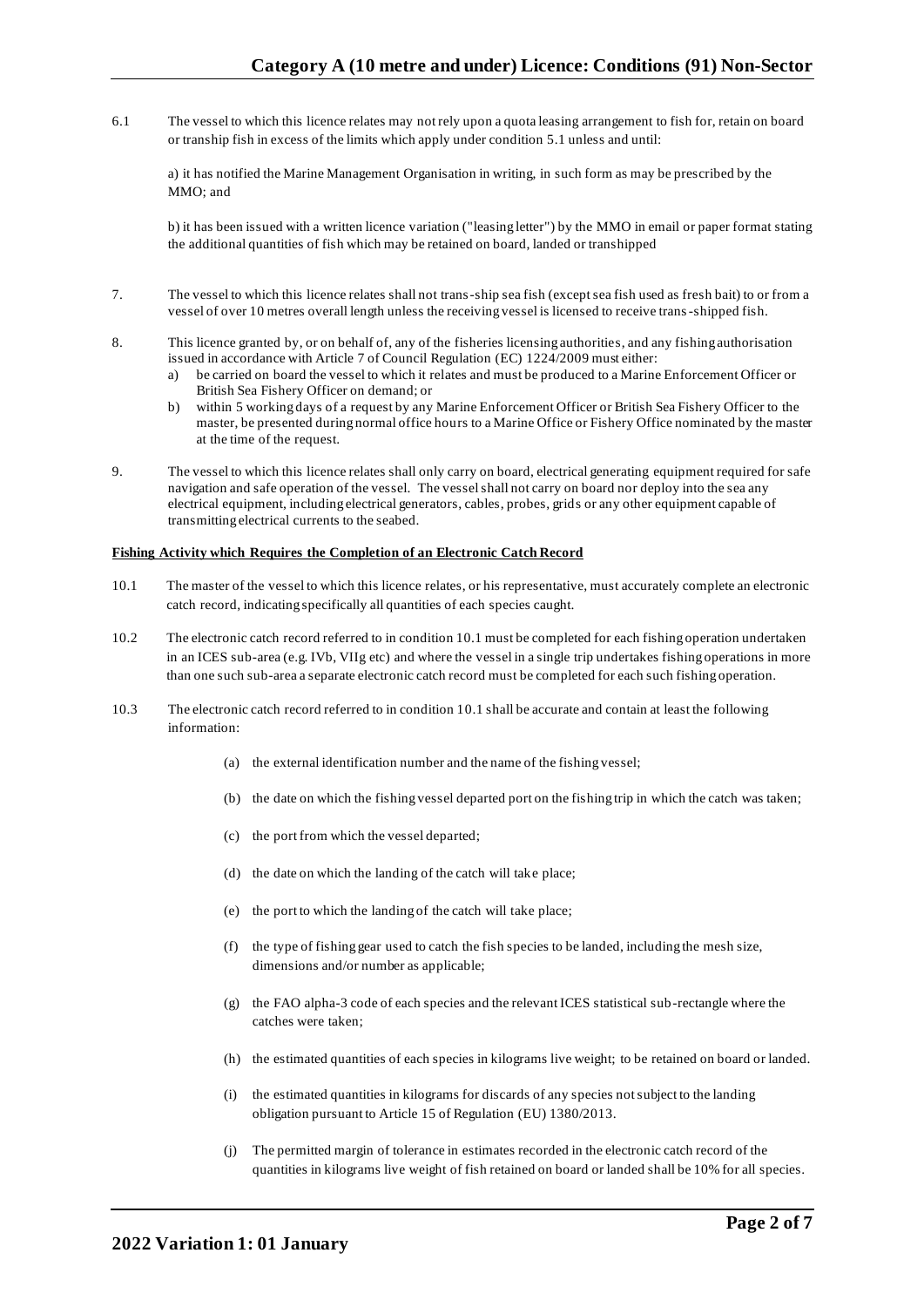10.4 Where the vessel to which this licence relates retains on board any quantity of species subject to catch limits, the electronic catch record referred to in condition 10.1 above must be submitted after the last fishing operation for the fishing trip in question has been completed and no later than on the completion of the landing operation and before the fish is moved from the place of landing or transported to the point of sale. This shall apply even if those species subject to catch limits are retained on board and not landed.

The electronic catch record must be completed and submitted via the World Wide Web at the following URL address: [https://record-catch.service.gov.uk](https://record-catch.service.gov.uk/)

Alternatively, the electronic catch record may be submitted using the official "Record Your Catch" application ('the mobile application') available on the Apple App Store or Google Play Stores via the following URL addresses:

Apple iOS devices:

#### <https://apps.apple.com/gb/app/record-your-catch/id1475243969>

Android devices:

<https://play.google.com/store/apps/details?id=mmo.catchrecording.android>

- 10.5 Where the vessel to which this licence relates fishes or is present in
- (a) ICES sub area IVc and VIId; or
- (b) ICES divisions VIId and VIIe

the master must, before each crossing of a boundary between the relevant ICES sub-areas submit a catch record using the mobile application described in condition 10.4 above. The vessel is not permitted in these circumstances to submit the catch record via the World Wide Web portal.

10.6 Where the vessel to which this licence relates lands any quantity of fish (including shellfish) and condition 10.4 above does not apply, the electronic catch record referred to in condition 10.1 must be submitted no later than 24 hours after landing.

#### **Prohibition on the Deployment of Mechanical Dredging Gear in the Solway Firth**

- 11.1 The vessel to which this licence relates is prohibited from fishing with mechanical dredges in the Solway Firth. For the purposes of this condition, the Solway Firth is defined as those portions of the shore and bed of the sea, the estuaries and the tidal rivers, which lie within the area bounded by the mean high-water mark of ordinary spring tides, by a straight line extending due East from the Isle of Whithorn, at a point 54°41′46″ North latitude and 04°22′00″ West longitude and by the line referred to in article 3(b)(i) of the Scottish Adjacent Waters Boundaries Order 1999 (S.I. 1999/1126).
- 11.2 While the vessel is in the specified area, any mechanical dredging gear carried on board the vessel, must be properly stored and secured in such a way, that it may not be used readily and to avoid any doubt of its deployment in the water.

#### **Prohibition on Fishing with Trawls and Dredges in Specified Areas in Lochs Duich, Long and Alsh**

12.1 Subject to paragraphs 12.2 and 12.3, the vessel to which this licence relates is prohibited, at all times, from fishing with a trawl or dredge (including a suction dredge) in that area of Lochs Duich, Long and Alsh, being the area of waters bounded sequentially by:

― a straight line drawn from a point on Skye (Rubhna na h-Airde Glaise) at 57˚ 16.364N, 005˚ 46.010W; then to 57˚ 16.590N 005˚ 46.105W; then to 57˚ 16.850N 005˚ 44.335W, then to a point on the mainland (Skye bridge) at 57˚ 16.871N 005˚ 43.976W; then along the coastline of the mainland to point 57˚ 13.546N 005˚ 39.125W (near Sgeir nan Laogh); then to a point on Skye at 57˚ 13.522N 005˚ 39.789W (near Kylerhea); and then finally along the coastline of Skye to 57° 16.364N 005° 46.010W (Rubhna na h-Airde Glaise)<sup>1</sup>.

 $1$  All co-ordinates in this condition are on WGS84 datum and are accurate at a scale of 1:10,000.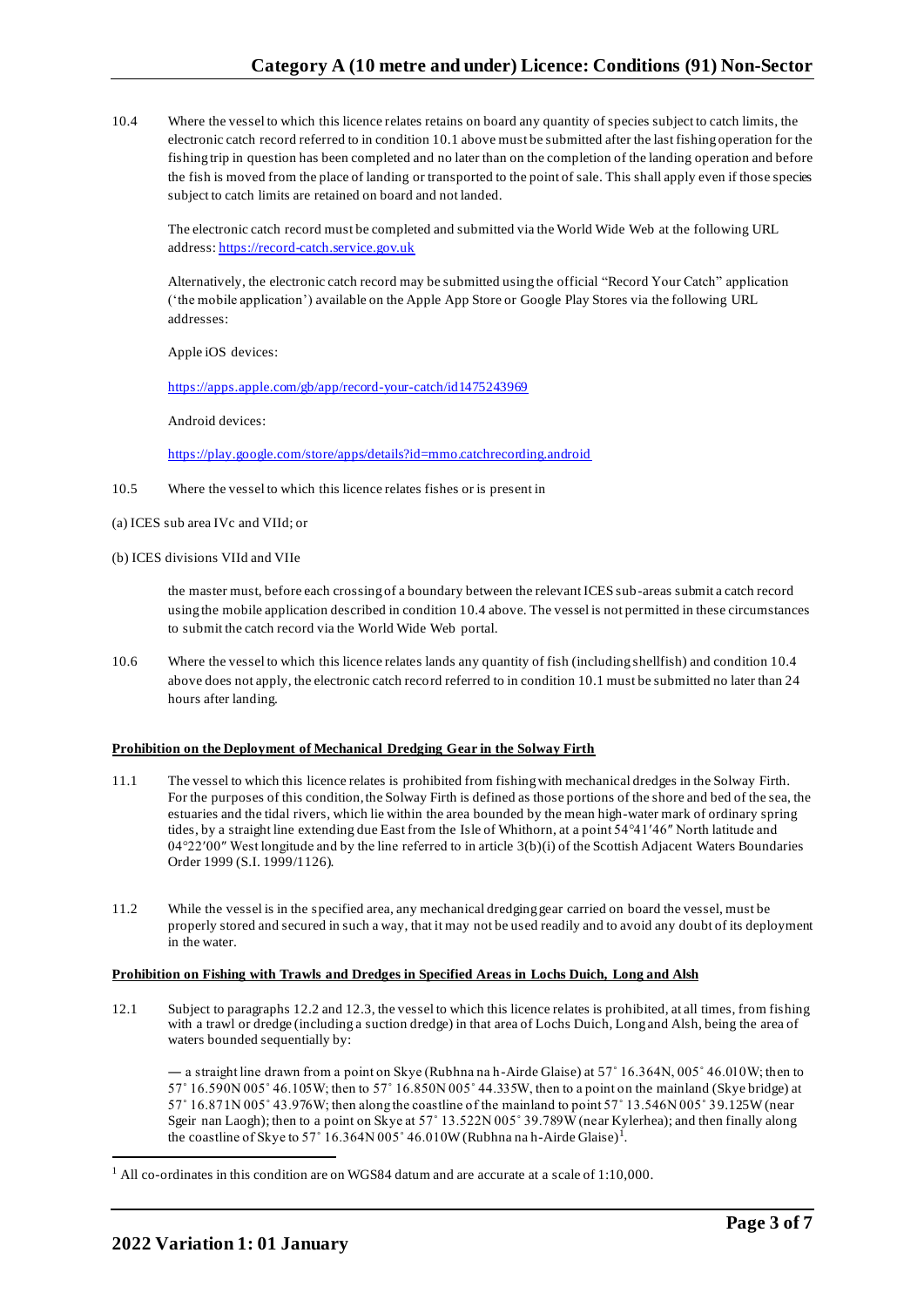- 12.2 The prohibition in paragraph 12.1 does not apply to fishing with a trawl or dredge (including a suction dredge) within the area of waters within Loch Alsh bounded by straight lines drawn from point 57° 15.889N 005° 42.630W and sequentially joining the following geographical co-ordinates:
	- − 57˚ 16.706N 005˚ 42.005W;
	- − 57˚ 16.703N 005˚ 39.865W;
	- − 57˚ 16.850N 005˚ 39.321W;
	- − 57˚ 16.851N 005˚ 38.742W;
	- − 57˚ 16.417N 005˚ 37.975W;
	- − 57˚ 16.334N 005˚ 36.969W;
	- − 57˚ 16.502N 005˚ 36.396W;
	- − 57˚ 16.323N 005˚ 36.059W;
	- − 57˚ 15.998N 005˚ 35.381W;
	- − 57˚ 15.390N 005˚ 36.880W;
	- − 57˚ 15.371N 005˚ 37.351W;
	- − 57˚ 16.151N 005˚ 39.012W;
	- − 57˚ 16.132N 005˚ 41.140W;
	- − and finally 57˚ 15.889N 005˚ 42.630W.
- 12.3 The prohibition in paragraph 12.1 does not apply to fishing with a trawl within the area of waters within Loch Duich bounded by straight lines drawn from point 57˚ 16.107N 005˚ 30.791W and sequentially joining the following geographical co-ordinates:
	- − 57˚ 15.944N 005˚ 30.579W;
	- − 57˚ 15.431N 005˚ 29.559W;
	- 57° 15.208N 005° 28.763W;
	- − 57˚ 14.541N 005˚ 28.101W;
	- − 57˚ 14.356N 005˚ 27.629W;
	- − 57˚ 14.356N 005˚ 28.654W;
	- − 57˚ 14.551N 005˚ 28.830W;
	- − 57˚ 15.012N 005˚ 29.713W;
	- − 57˚ 16.035N 005˚ 30.959W;
	- − and finally 57˚ 16.107N 005˚ 30.791W;
- 12.4 While the vessel is within the area specified in paragraph 12.1 but is outwith the areas specified in paragraphs 12.2 and 12.3, any trawl or dredge (including any suction dredge) carried on board the vessel must be properly lashed and stowed in such a way that it may not be used readily and to avoid any doubt of its deployment in the water.

#### **Dogger Bank Scallop Fishery Closure**

13.1 The vessel may not be present in the area described below whilst carrying dredges on board other than when transiting at a speed of more than six knots (except in the case of force majeure or adverse conditions).

| Point           | Latitude         | Longitude              |
|-----------------|------------------|------------------------|
| $\overline{1}$  | 55° 11' 42.08" N | 1° 36' 44.33" E        |
| 2               | 55° 29′ 54.67" N | 2° 54' 13.37" E        |
| $\overline{3}$  | 55° 29′ 1.35" N  | 3° 15' 1.21" E         |
| $\overline{4}$  | 54° 22' 34.78" N | 2° 45' 45.53" E        |
| 5               | 54° 18' 14.87" N | 2° 43' 14.79" E        |
| 6               | 54° 16' 0.07" N  | 2° 31' 55.66" E        |
| $7\overline{ }$ | 54° 14' 20.45" N | 2° 22' 39.16" E        |
| 8               | 54° 17' 38.18" N | $2^{\circ}$ 0' 5.77" E |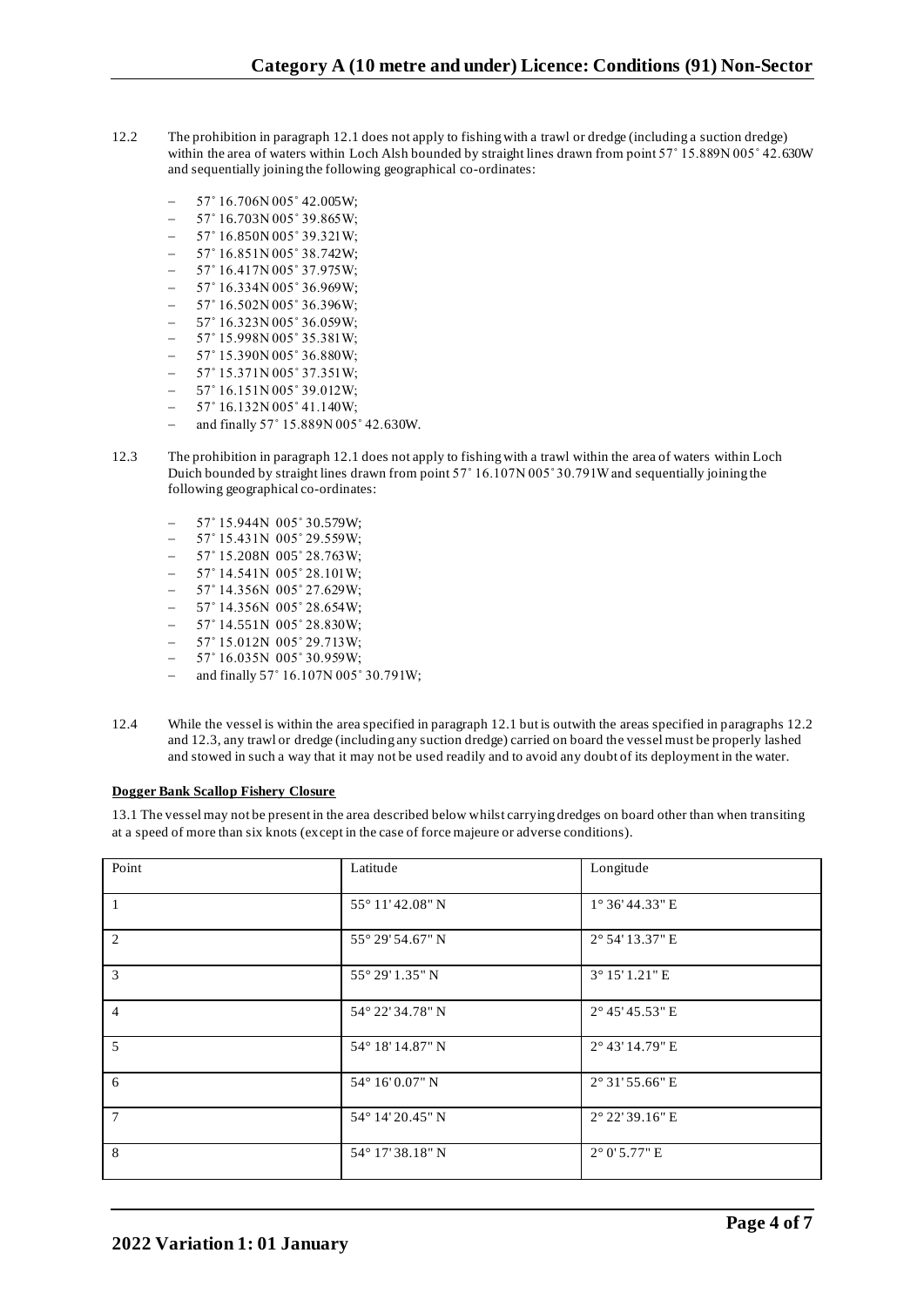| q  | $54^{\circ} 29' 26.25'' N$ | $1^{\circ} 16' 38.33''$ E |
|----|----------------------------|---------------------------|
| 10 | 54° 49' 7.89" N            | $1^{\circ} 8'$ 7.69" E    |
|    | $55^{\circ}$ 3' 33.3" N    | $1^{\circ}$ 19' 37.24" E  |

13.2 Vessels transiting through the area referred to in condition 13.1 and which are carrying dredges must ensure that, for the entire duration of the period in the area referred to in that condition, the dredges are disconnected from the towing cable and unable to be deployed.

13.3 In the case of force majeure or adverse conditions, the master must immediately inform the UK Fisheries Monitoring Centre.

## **UK Celtic Sea Technical Measures**

14.1 Where the vessel fishes using bottom otter trawls or bottom seines (OTB, OTT, OT, PTB, PT, SSC, SDN, SPR, SX, SV, TBN, TBS, TB, TX) in those parts of British fishery limits which fall within the Celtic Sea Protection Zone it must use a codend<sup>2</sup> with minimum 110 mm mesh size and fitted with a square mesh panel with 120 mm minimum mesh size.

14.2 Where the vessel fishes using otter trawls or bottom seines in those parts of British fishery limits which fall within ICES divisions 7e-j other than those referred to in condition 14.1 above, it must use a codend with minimum 100 mm mesh size, and when fishing west of longitude  $5^{\circ}$  W it must also use a square mesh panel with minimum 100 mm mesh size.

14.3 Where the vessel fishes using otter trawls or bottom seines in ICES divisions 7e -J it must use a codend that is constructed of a single twine of a maximum of 6 mm or a double twine of a maximum of 4mm.

14.4. Where the vessel fishes using otter trawls or bottom seine in ICES divisions 7e-j, other than when targeting nephrops, it must not use or carry on board a strengthening bag<sup>3</sup>.

14.5. The obligation in condition 14.1 does not apply to a vessel which fishes using otter trawls or bottom seines in ICES division 7f within 12 nautical miles of the baseline from which the breadth of the territorial sea adjacent to the United Kingdom is measured, which must instead use a codend with minimum 100 mm mesh size and square mesh panel with minimum 100 mm mesh size.

14.6. The obligation in conditions 14.1 and 14.2 do not apply to a vessel whose catch comprises 5% or more of nephrops, which must instead use any one of the following gear configurations:

(a) a codend of at least 80mm mesh size coupled with a 300 mm square mesh panel (for vessels in excess of  $12$ metres in length) or a 200 mm square mesh panel (for vessels below 12 metres in length);

- (b) Seltra panel;
- (c) Sorting grid with a 35 mm bar spacing;
- (d) 100 mm codend with a 100 mm square mesh panel;

(e) Dual codend with the uppermost codend constructed with T90 mesh of at least 90 mm and fitted with a separation panel with a maximum mesh size of 300 mm.

<sup>&</sup>lt;sup>2</sup> Including any extension piece attached thereto.

<sup>&</sup>lt;sup>3</sup> As defined by Article 6 of Commission Regulation (EEC) No 3440/84 of 6 December 1984 on the attachment of devices to trawls, Danish seines and similar nets.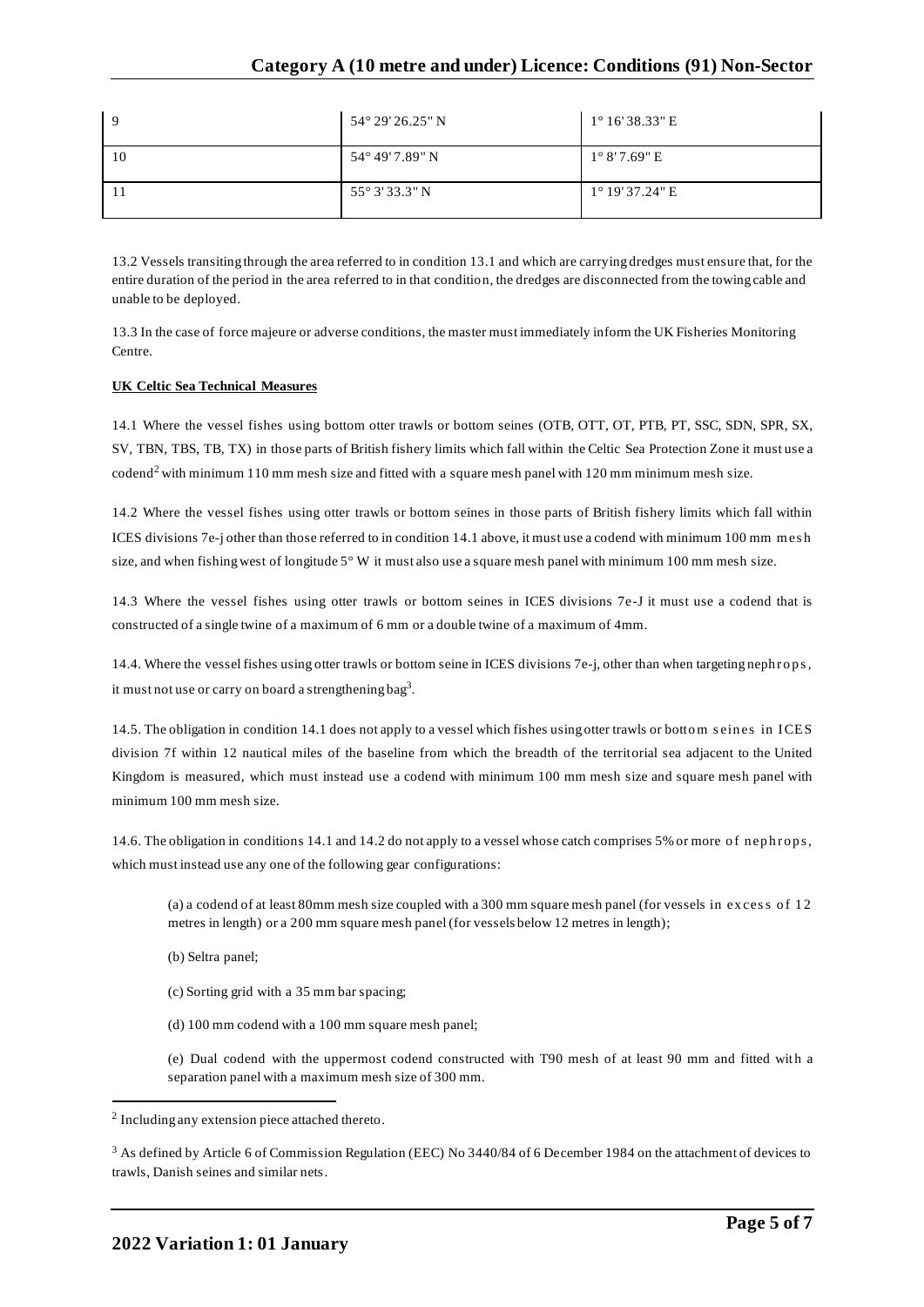14.7. The obligation in condition 14.1 does not apply to a vessel whose catch comprises more than 55% of whiting, or 55% of anglerfish, hake or megrim combined, which must instead use a codend with minimum 100 mm mesh size and square mesh panel with minimum 100 mm mesh size.

14.8. The obligation in condition 14.1 does not apply to a vessel which fishes solely in ICES division 7f to the east of longitude 5° West and whose catch comprises less than 10 % gadoids (*Gadidae*), which must instead use a codend with minimum 80 mm mesh size and a square mesh panel with minimum 120 mm mesh size.

14.9. The obligation in condition 14.1 or condition 14.5 does not apply to a vessel which fishes west of longitude 5° West, in ICES divisions 7e, or in ICES division 7f within 12 nautical miles of the baseline from which the breadth of the territorial sea adjacent to the United Kingdom is measured, provided that the vessel instead uses a 100mm single twine codend with maximum 5mm twine thickness.

14.10 By way of derogation to points 14.1, 14.2 and 14.5 – 14.9 above, vessels of 12m or less and an engine power of 221kw or less fishing within 12nm of the United Kingdom in ICES area 7e east of 5° West, may fish in accordance Regulation (EU) 2019/1241 of the European Parliament and of the Council of 20 June 20 19 on the conservation of fisheries resources and the protection of marine ecosystems through technical measures.

14.11. For the purposes of this condition, the Celtic Sea Protection Zone shall mean ICES divisions 7f, 7g, that part of ICES division 7h which is north of latitude 49° 30' N and that part of ICES division 7j which is north of latitude 49° 30' North an d east of longitude 11° W.

14.12. Square mesh panels as referred to in this condition shall be placed into the top panel of the codend. The rearmost edge of the square mesh panel, which is the part closest to the codline, shall be no more than 9 metres from the codline.

## **Single Area Licencing**

15.1 Where the vessel deploys beam trawls within that part of British Fishery Limits which falls within ICES area 7e east o f 5 degrees west ('the relevant area'), it may not fish in any other ICES area within British Fishery Limits during the same voyage. For any voyage where beam trawls are deployed in the relevant area the vessel must depart from and return to (a nd only to) a UK port.

15.2 The vessel shall be exempt from the provisions in condition 15.1 provided the following requirements are met;

- a. The master, owner or (where appropriate) the charterer vessel contacts the UKFMC at least 4 hours and no more than 8 hours prior to entry into the area in the relevant area and, if requested, facilitates an inspection of the ves s el at a position and time provided by the MMO FMC Operations team, prior to commencing fishing operations;. and,
- b. The master, owner or (where appropriate) the charterer vessel contacts the UKFMC at least 4 hours and no more than 8 hours before leaving the relevant area and, if requested, facilitates an inspection of the vessel at a position and time provided by the MMO FMC Operations team, before leaving the relevant area.

15.3 The notification at 15.2(a) shall contain the following information:

- a. Subject heading: NOTIFICATION OF ENTRY INTO SOLE RECOVERY ZONE RELEVANT AREA
- b. The name, external identification, and international radio call sign of the vessel;
- c. The name of the master of the vessel;
- d. Date/time/location of intended entry into the area and the intended commencement of fishing activity in the relevant area in the following format: